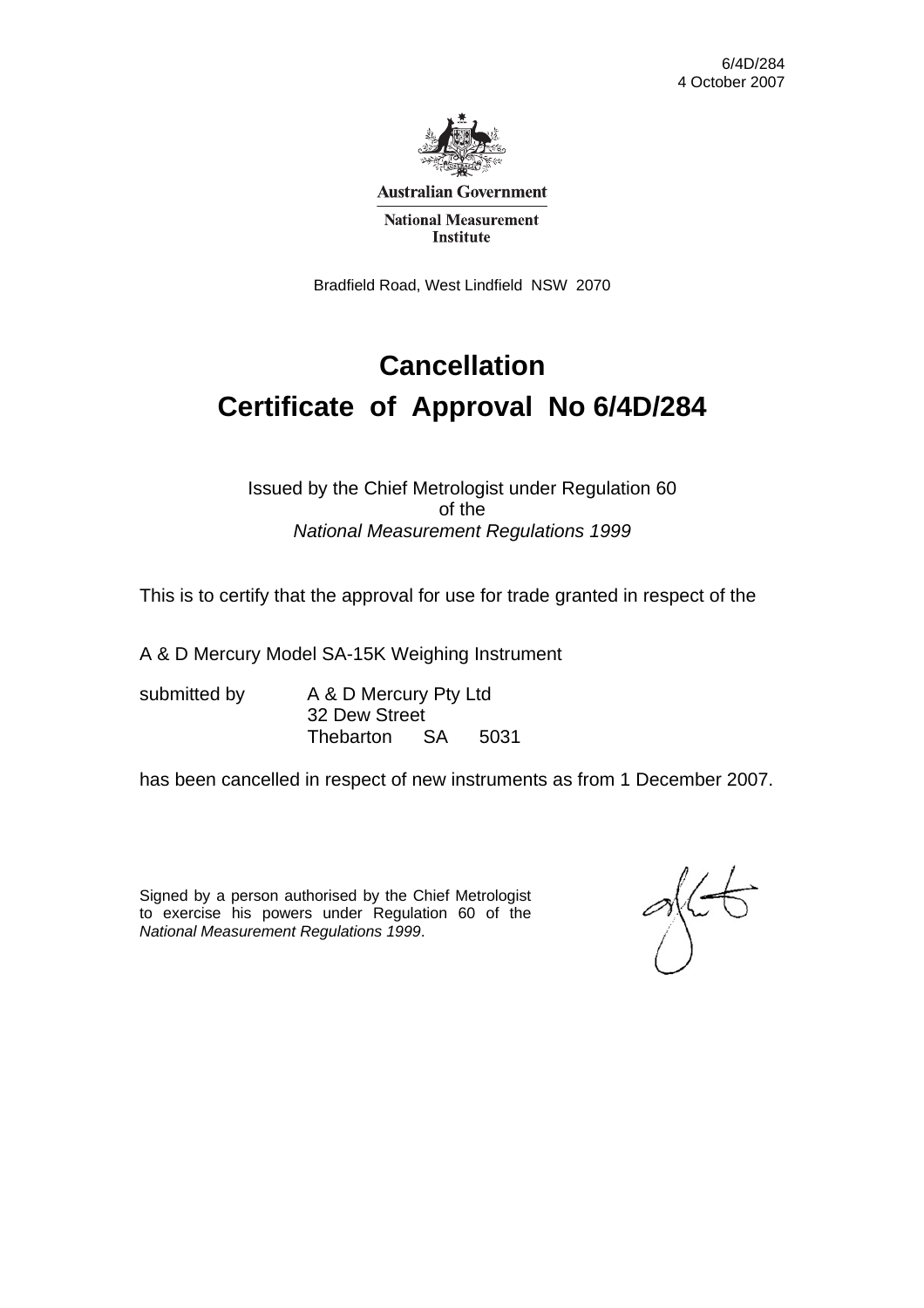## **National Standards Commission**



## **Certificate of Approval**

## **No 6/4D/284**

### Issued under Regulation 9 of the National Measurement (Patterns of Measuring Instruments) Regulations

This is to certify that an approval for use for trade has been granted in respect of the

A & D Mercury Model SA-15K Weighing Instrument

submitted by A & D Mercury Pty Ltd 32 Dew Street Thebarton SA 5031.

**NOTE:** This Certificate relates to the suitability of the pattern of the instrument for use for trade only in respect of its metrological characteristics. This Certificate does not constitute or imply any guarantee of compliance by the manufacturer or any other person with any requirements regarding safety.

CONDITIONS OF APPROVAL

This approval becomes subject to review on 1 September 2002, and then every 5 years thereafter.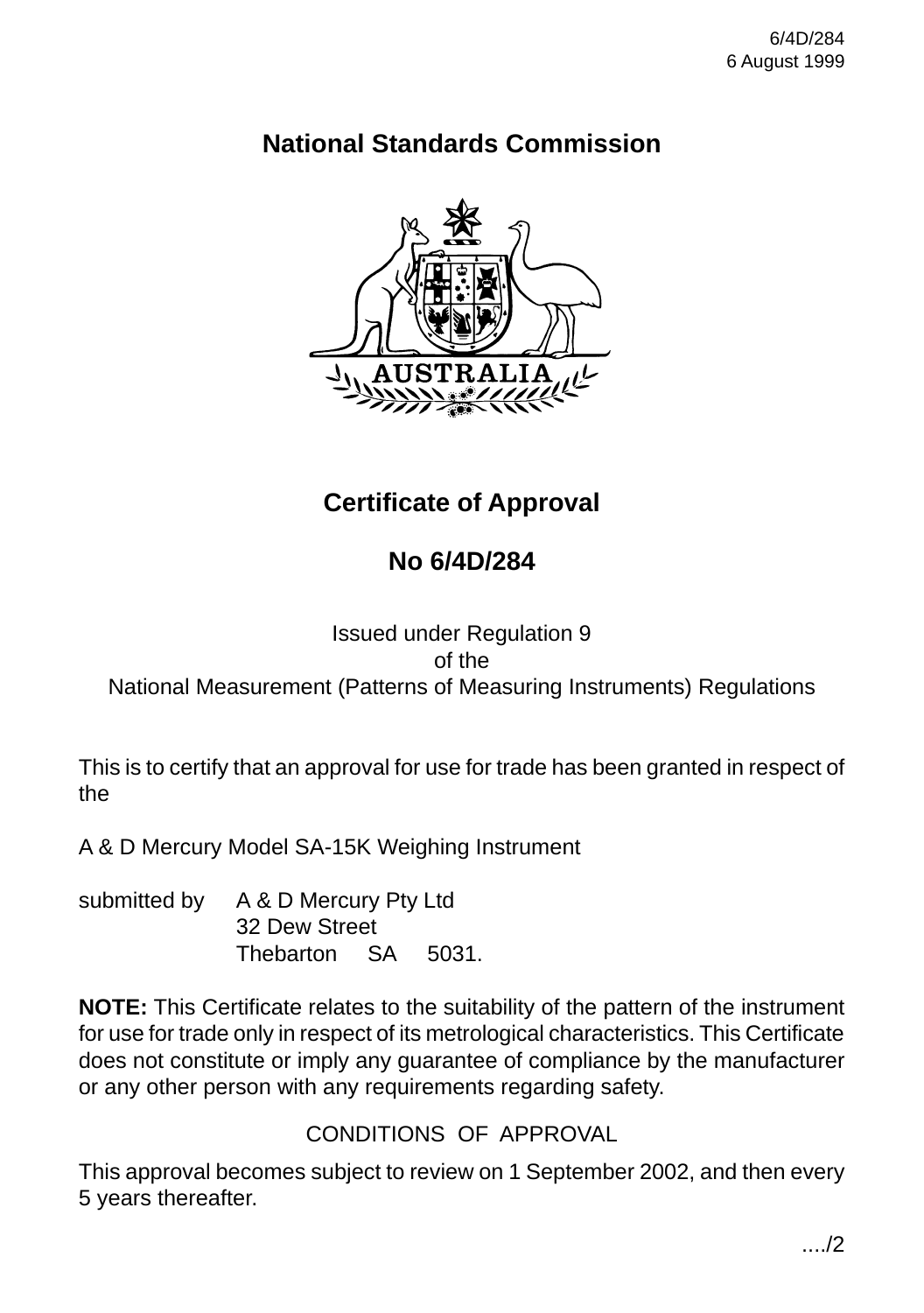Instruments purporting to comply with this approval shall be marked NSC No 6/4D/284 and only by persons authorised by the submittor.

It is the submittor's responsibility to ensure that all instruments marked with this approval number are constructed as described in the documentation lodged with the Commission and with the relevant Certificate of Approval and Technical Schedule. Failure to comply with this Condition may attract penalties under Section 19B of the National Measurement Act and may result in cancellation or withdrawal of the approval, in accordance with the Commission's Document 106.

The Commission reserves the right to examine any instrument or component of an instrument purporting to comply with this approval.

### DESCRIPTIVE ADVICE

#### **Pattern:** approved 15 August 1997

• An A & D Mercury model SA-15K multi-interval weighing instrument of 15 kg maximum capacity.

Technical Schedule No 6/4D/284 describes the pattern.

**Variant:** approved 16 July 1999

1. With an alternative plug-in power supply unit.

Technical Schedule No 6/4D/284 Variation No 1 describes variant 1.

#### FILING ADVICE

Certificate of Approval No 6/4D/284 dated 20 November 1997 is superseded by this Certificate, and may be destroyed. The documentation for this approval now comprises:

Certificate of Approval No 6/4D/284 dated 6 August 1999 Technical Schedule No 6/4D/284 dated 20 November 1997 (incl. Test Procedure)

Technical Schedule No 6/4D/284 Variation No 1 dated 6 August 1999 Figure 1 dated 20 November 1997

Signed and sealed by a person authorised under Regulation 9 of the National Measurement (Patterns of Measuring Instruments) Regulations to exercise the powers and functions of the Commission under this Regulation.

Stay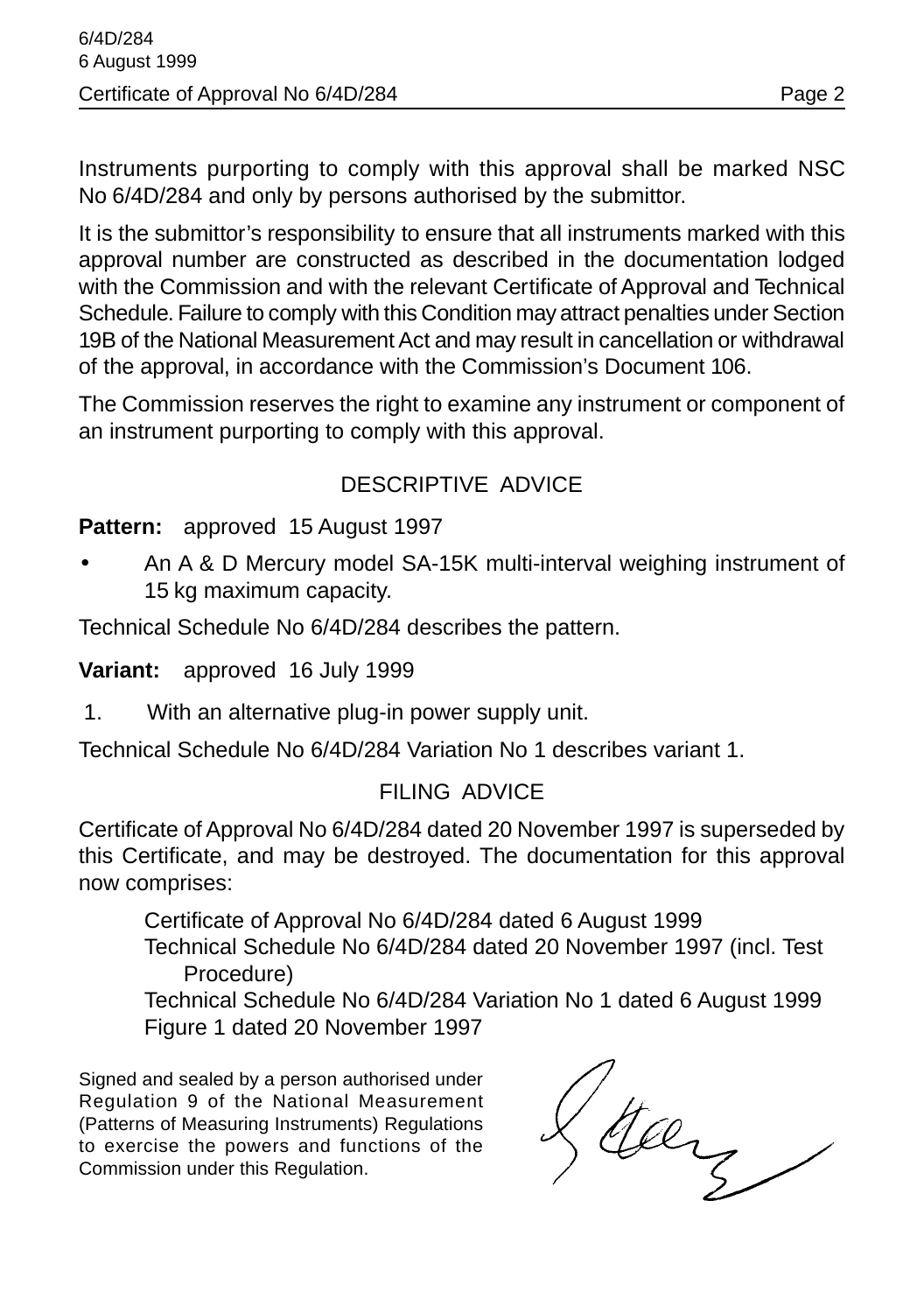### TECHNICAL SCHEDULE No 6/4D/284

**Pattern:** A & D Mercury Model SA-15K Multi-interval Weighing Instrument.

**Submittor:** A & D Mercury Pty Ltd 32 Dew Street Thebarton SA 5031.

### **1. Description of Pattern**

An A & D Mercury model SA-15K multi-interval price-computing weighing instrument (Figure 1) with a verification scale interval (e<sub>1</sub>) of 0.002 kg up to 6 kg, and a verification scale interval (e<sub>2</sub>) of 0.005 kg from 6 kg up to the maximum capacity of 15 kg.

Instruments have unit price to \$999.99/kg and price to \$9999.99.

Instruments are either battery-powered or supplied from an A & D Mercury model TB108 7.5 V DC (nominal) plug-in power supply unit.

#### **1.1 Zero**

Zero is automatically corrected to within  $\pm 0.25$  e<sub>1</sub> whenever power is applied and whenever the instrument comes to rest within 0.5e<sub>1</sub> of zero.

The initial zero-setting device has a nominal range of not more than 20% of the maximum capacity of the instrument.

### **1.2 Tare**

A semi-automatic subtractive taring device of up to 15 kg maximum capacity may be fitted.

### **1.3 Display Check**

A display check is initiated whenever power is applied.

### **1.4 Verification/Certification Provision**

Provision is made for the application of a verification/certification mark.

### **1.5 Sealing Provision**

Provision is made for the calibration adjustments to be sealed by means of destructible labels over the calibration access cover located under the load receptor and over the interface connector cover located on the left hand side of the main cover.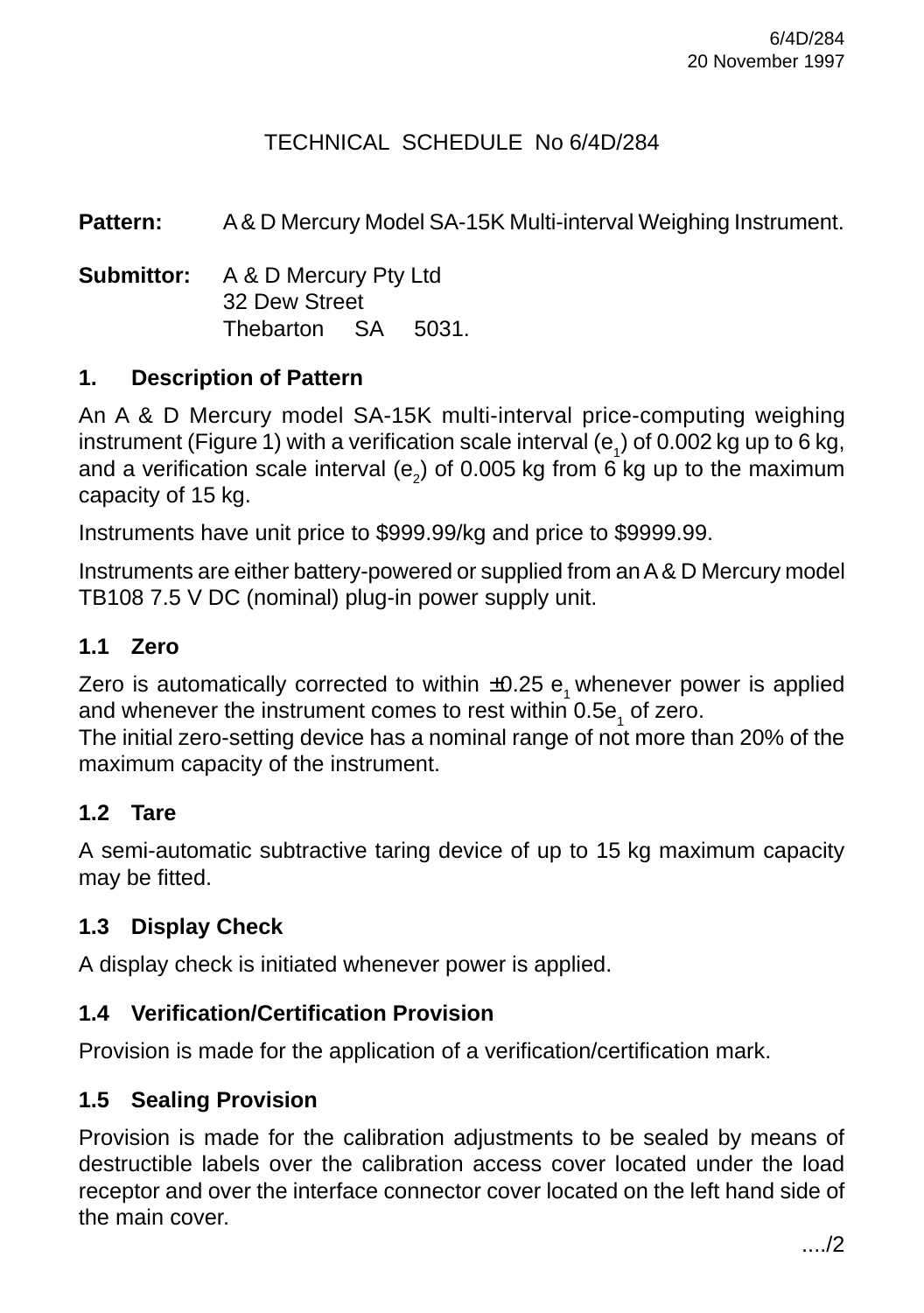### **1.6 Levelling**

Instruments are provided with adjustable feet and a level indicator.

### **1.7 Markings**

Instruments carry the following markings, in the form shown at right:

| Manufacturer's mark, or name written in full |                   |
|----------------------------------------------|-------------------|
| Indication of accuracy class                 |                   |
| Maximum capacity                             | $Max  /  / $ kg * |
| Minimum capacity                             | <i>Min</i> kg $*$ |
| Verification scale interval                  | $e =$ // kg *     |
| Serial number of the instrument              |                   |
| Pattern approval mark for the instrument     | NSC No 6/4D/284   |

### \* These markings shall also be repeated near each reading face if they are not already located there.

## TEST PROCEDURE

Instruments should be tested in accordance with any relevant tests specified in the Inspector's Handbook.

### **Maximum Permissible Errors at Verification/Certification**

The maximum permissible errors for increasing and decreasing loads on initial verification/certification for loads, m, expressed in verification scale intervals, e, are:

 $\pm 0.5$  e for loads  $0 \le m \le 500$ ;  $±1.0 e$  for loads 500 <  $m \le 2$  000; and  $\pm 1.5$  e or loads 2 000  $<$   $m \le 10$  000.

For multi-interval instruments with verification scale intervals of  ${\sf e}_{_1},$   ${\sf e}_{_2},$  ..., apply  ${\sf e}_{\scriptscriptstyle 1}$ for zero adjustment, and for maximum permissible errors apply  ${\sf e}_{\scriptscriptstyle 1}^{} ,$   ${\sf e}_{\scriptscriptstyle 2}^{} ,$  ..., as applicable for the load.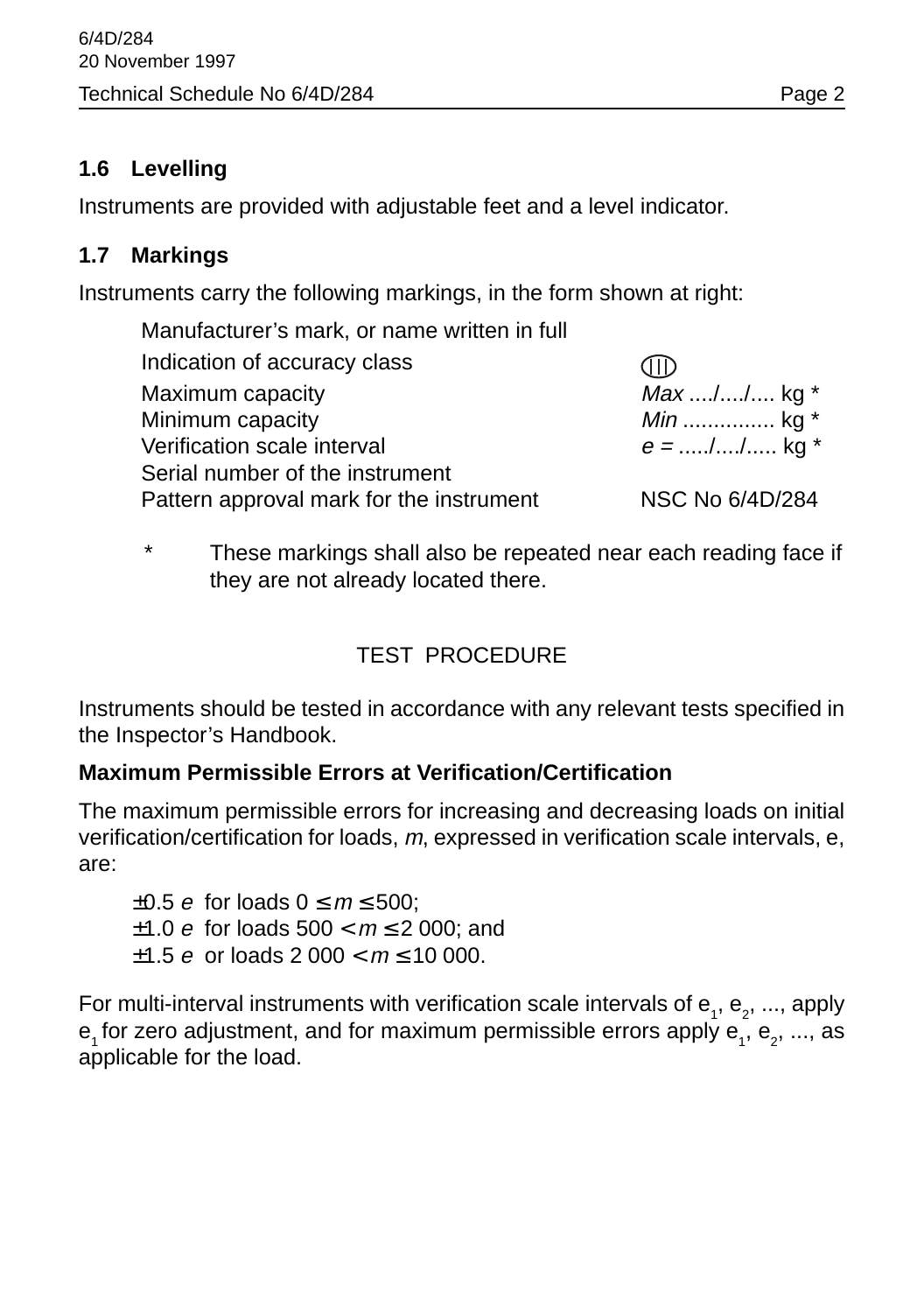## TECHNICAL SCHEDULE No 6/4D/284 VARIATION No 1

Pattern: A & D Mercury Model SA-15K Multi-interval Weighing Instrument.

**Submittor:** A & D Mercury Pty Ltd 32 Dew Street Thebarton SA 5031.

#### **1. Description of Variant 1**

With an alternative plug-in power supply unit, namely an A & D Mercury model TB124 12 V DC (nominal) unit.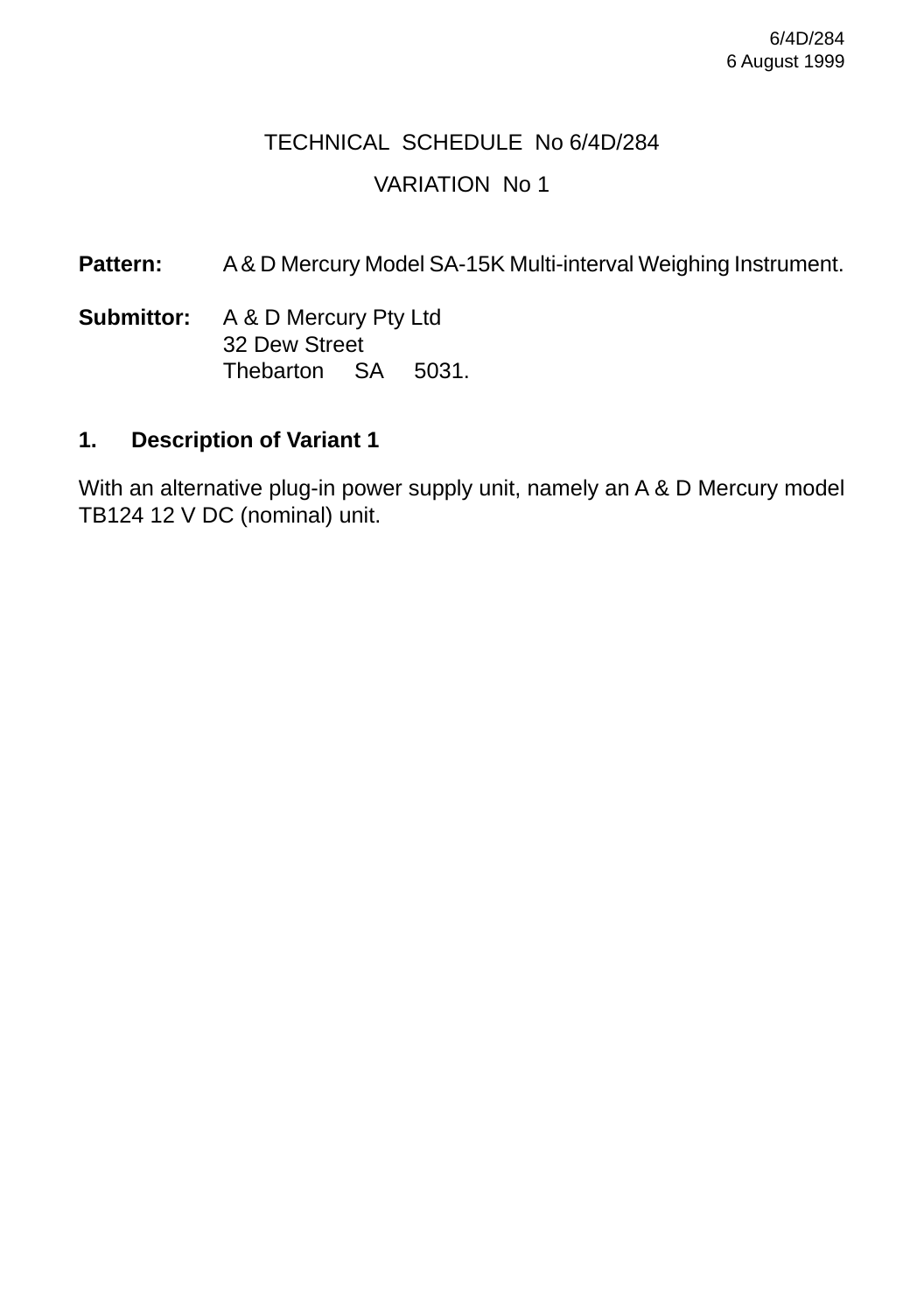

# **National Standards Commission**

## **Notification of Change**

## **Certificate of Approval No 6/4D/284**

## **Change No 1**

The following change is made to the approval documentation for the

A & D Mercury Model SA-15K Weighing Instrument

submitted by A & D Mercury Pty Ltd 32 Dew Street Thebarton SA 5031.

In Technical Schedule No 6/4D/284 dated 20 November 1997, clause **1.5 Sealing Provision** should be amended to read:

"Provision is made for the calibration adjustments to be sealed by means of destructible labels over the calibration access cover located on the right hand side of the main cover and over the interface connector cover located on the left hand side of the main cover."

Signed and sealed by a person authorised under Regulation 9 of the National Measurement (Patterns of Measuring Instruments) Regulations to exercise the powers and functions of the Commission under this Regulation.

Burl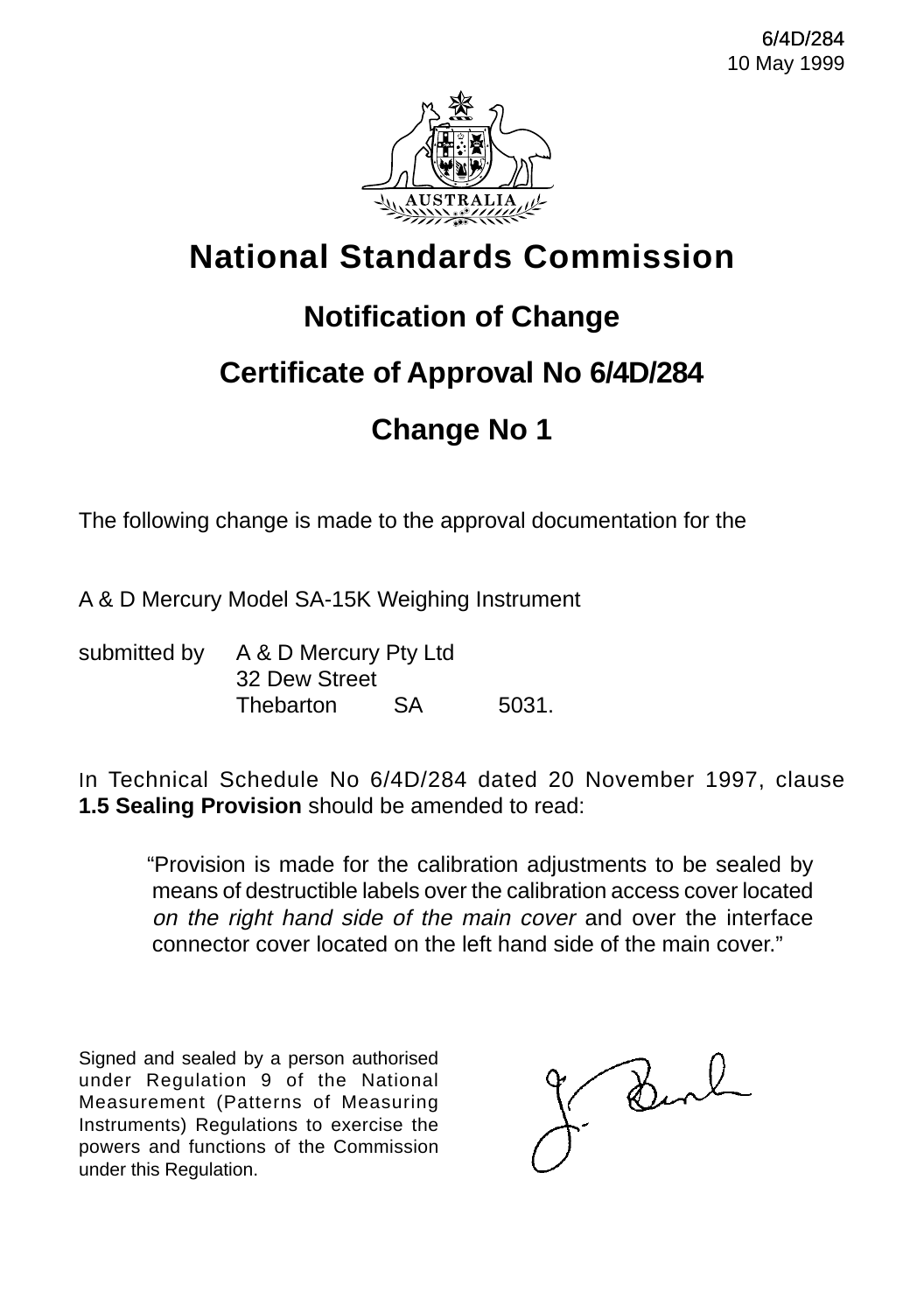6/4D/284 2 December 2002





# **National Standards Commission**

12 Lyonpark Road, North Ryde NSW

## **Notification of Change**

## **Certificate of Approval No 6/4D/284**

## **Change No 2**

The following change is made to the approval documentation for the

A & D Mercury Model SA-15K Weighing Instrument

submitted by A & D Mercury Pty Ltd 32 Dew Street Thebarton SA 5031.

In Certificate of Approval No 6/4D/284 dated 6 August 1989 the Condition of Approval referring to the review of the approval should be amended to read:

"This approval becomes subject to review on 1 September 2007, and then every 5 years thereafter."

Signed by a person authorised under Regulation 60 of the National Measurement Regulations 1999 to exercise the powers and functions of the Commission under this Regulation.

In Seanett